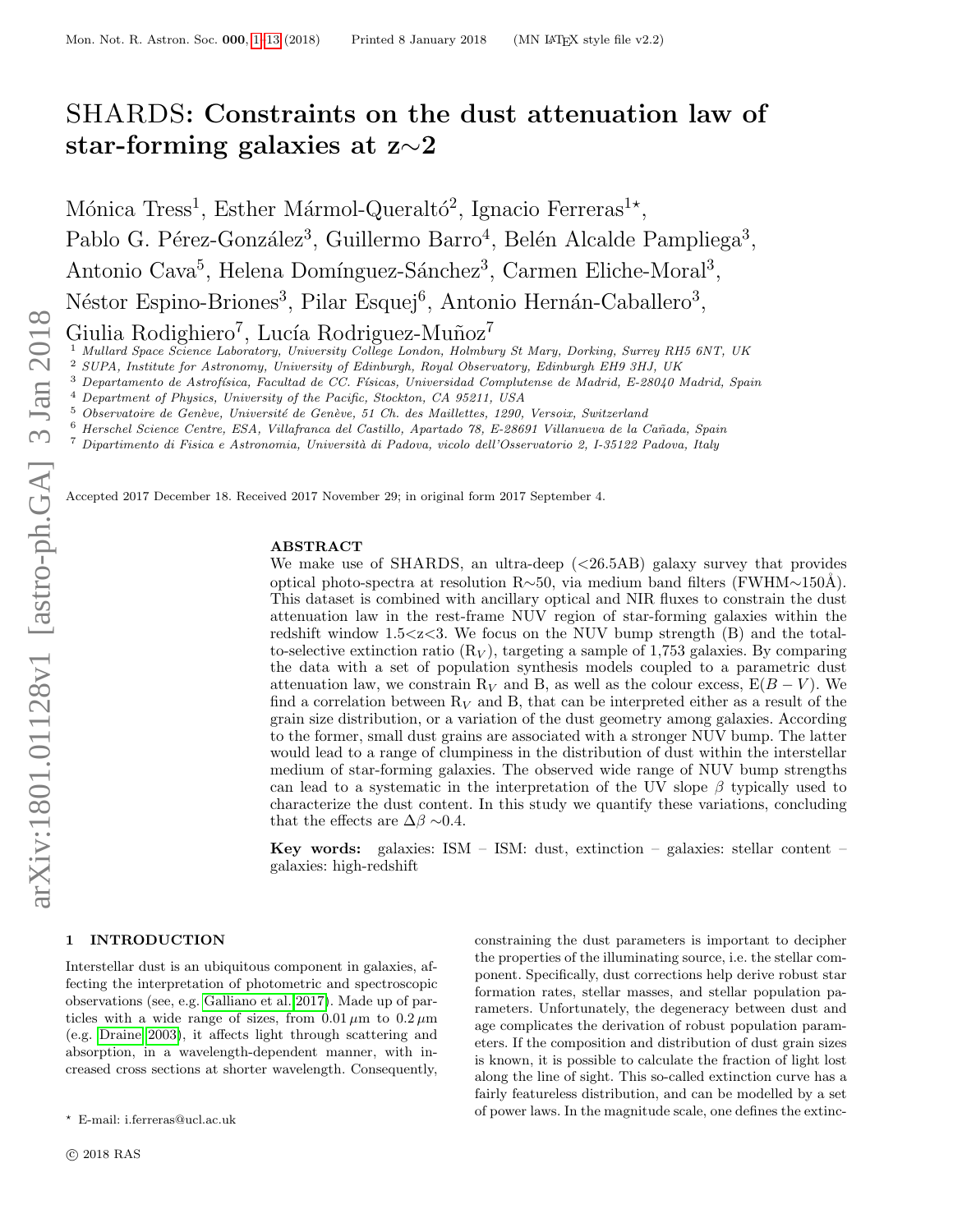tion in a given band,  $X$  as the magnitude increase (i.e. dimming) caused by dust in that band:  $A_X$ . A parameter commonly used to characterize the dust attenuation law is the total-to-selective ratio  $R_V = A_V / E(B - V)$ , where  $A_V$  is the extinction through the V band and  $E(B-V)=A_B-A_V$  is the reddening, or colour excess. A high value of  $R_V$  represents a grey law, where  $A_B \rightarrow A_V$ , i.e. there is no strong wavelength dependence of the extincion law. At the other end, a low value of  $R_V$  represents a very strongly wavelengthdependent law.

In addition to this general trend, there is a set of features related to specific components of the dust. In the  $NUV$  optical region, the most prominent one is the  $2,175\AA$ NUV bump [\(Stecher 1969\)](#page-12-1). Possible candidates to explain this feature are graphite or PAH molecules because this wavelength corresponds to  $\pi \to \pi^*$  electronic excitations in  $sp^2$ -bonded carbon structures [\(Draine 1989\)](#page-11-2) although other candidates are possible [\(Bradley et al. 2005\)](#page-11-3). Locally, in the Milky Way and the Large Magellanic Cloud, the NUV bump is present along different lines of sight [\(Fitzpatrick 1999;](#page-11-4) [Bekki et al. 2015\)](#page-11-5). Dust extinction in the Small Magellanic Cloud has been a prototypical example lacking the bump [\(Pei 1992\)](#page-12-2). However, evidence has been recently presented to the contrary [\(Hagen et al. 2017\)](#page-11-6). In galaxies, the interpretation of the effect of dust gets more complicated as different stellar populations are affected in different ways, so that not only dust composition but its distribution within the galaxy will have an effect on the difference between the observed spectral energy distribution (SED) and the one corresponding to a dustless case (e.g. [Witt & Gordon 2000;](#page-12-3) [Charlot](#page-11-7) [& Fall 2000\)](#page-11-7). To avoid confusion, this difference is termed attenuation, instead of extinction. Nevertheless, the overall behaviour of attenuation in galaxies is very similar to the extinction law found in stars, including the presence of the bump (see, e.g. [Burgarella et al. 2005;](#page-11-8) [Noll et al. 2009;](#page-12-4) [Con](#page-11-9)[roy et al. 2010;](#page-11-9) [Wild et al. 2011;](#page-12-5) [Buat et al. 2012;](#page-11-10) [Hutton et](#page-11-11) [al. 2014,](#page-11-11) [2015;](#page-11-12) [Reddy et al. 2015;](#page-12-6) [Scoville et al. 2015\)](#page-12-7). However, large variations are found among galaxies [\(Calzetti &](#page-11-13) [Heckman 1999;](#page-11-13) [Gordon, Smith, & Clayton 1999;](#page-11-14) [Johnson](#page-11-15) [et al. 2007;](#page-11-15) [Conroy 2010;](#page-11-16) [Kriek & Conroy 2013;](#page-11-17) [Zeimann](#page-12-8) [et al. 2015;](#page-12-8) [Battisti et al. 2016\)](#page-11-18). In fact, the standard dust attenuation law used in star-burst galaxies lacks this bump [\(Calzetti et al. 2000\)](#page-11-19), but the latest radiative transfer models would suggest this law would need a suppression of the carriers that produce the bump [\(Seon & Draine 2016\)](#page-12-9). There is indeed ample evidence for PAH destruction/suppression in starbursts relative to normal star-forming galaxies, (see e.g. [Wu et al. 2006;](#page-12-10) [Murata et al. 2014,](#page-11-20) and references therein), see also [Shivaei et al.](#page-12-11) [\(2017\)](#page-12-11) for evidence of PAH strength variation with other galaxy properties at high redshift.

Disentangling these complex effects requires robust observational constraints of the attenuation law in star-forming galaxies. The observed variations involve the amount of dust present, grain size distribution and composition, all affected by the properties of the stellar populations such as age or metallicity [\(Gordon, Smith, & Clayton 1999;](#page-11-14) [Panuzzo et al.](#page-12-12) [2007;](#page-12-12) [Salmon et al. 2016\)](#page-12-13).

The goal of this paper is to provide new constraints on the dust attenuation law of galaxies at higher redshift exploiting the Survey of High-z Absorption Red and Dead Sources (SHARDS). SHARDS is an optimal data set for the purpose of this paper since its spectral resolution, in

<span id="page-1-1"></span>

Figure 1. Correlation between star formation rate and stellar mass. Only those sources with available  $24 \mu m$  fluxes are shown (blue dots). For reference, the Main Sequence at  $z=2$  is shown, as defined by [Speagle et al.](#page-12-14) [\(2014,](#page-12-14) grey shaded region). The dashed line is an offset of the above by −1 dex to guide the eye towards the region where quiescent galaxies should lie. Single dots represent galaxies with a photometric redshift; whereas those encircled by an outer ring are galaxies with a spectroscopic redshift. The figure does not include sources only with an upper limit estimate to the SFR.

combination with ancillary data, probes the attenuation law in the rest-frame NUV and optical windows at redshift z∼2. Furthermore, the depth of the survey allows us to study individual galaxies, avoiding stacking and its complications.

The structure of the paper is as follows: in §[2](#page-1-0) the data used in this study are presented. In §[3](#page-4-0) we describe the methodology, involving a comparison of the observed photo-spectra with a set of population synthesis models, including a test with simulated data. The results are discussed in §[4,](#page-6-0) including an assessment of the effect of the observed variations in the derivation of the UV slope,  $\beta$ . We conclude with a summary of the results in Section [5.](#page-10-0) A standard  $\Lambda$ CDM cosmology is adopted, with  $\Omega_m$ =0.27 and  $H_0$ =72 km s<sup>-1</sup>Mpc<sup>-1</sup>. All magnitudes are quoted in the AB system, and stellar masses correspond to a [Chabrier](#page-11-21) [\(2003\)](#page-11-21) IMF.

### <span id="page-1-0"></span>2 SAMPLE DEFINITION

The sample is extracted from the Survey of Red and Dead Sources (SHARDS, Pérez-González et al. 2013), a data set comprising deep ( $\langle 26.5 \text{ AB} \text{ at } 4\sigma \rangle$  optical photometry in a set of 25 medium band filters (full-width at half-maximum, FWHM $\sim 150\text{\AA}$ ) covering a 141 arcmin<sup>2</sup> region towards GOODS-N. SHARDS effectively provides lowresolution spectra (R∼50) over the full field, without the completeness issues of standard multi-object spectroscopy.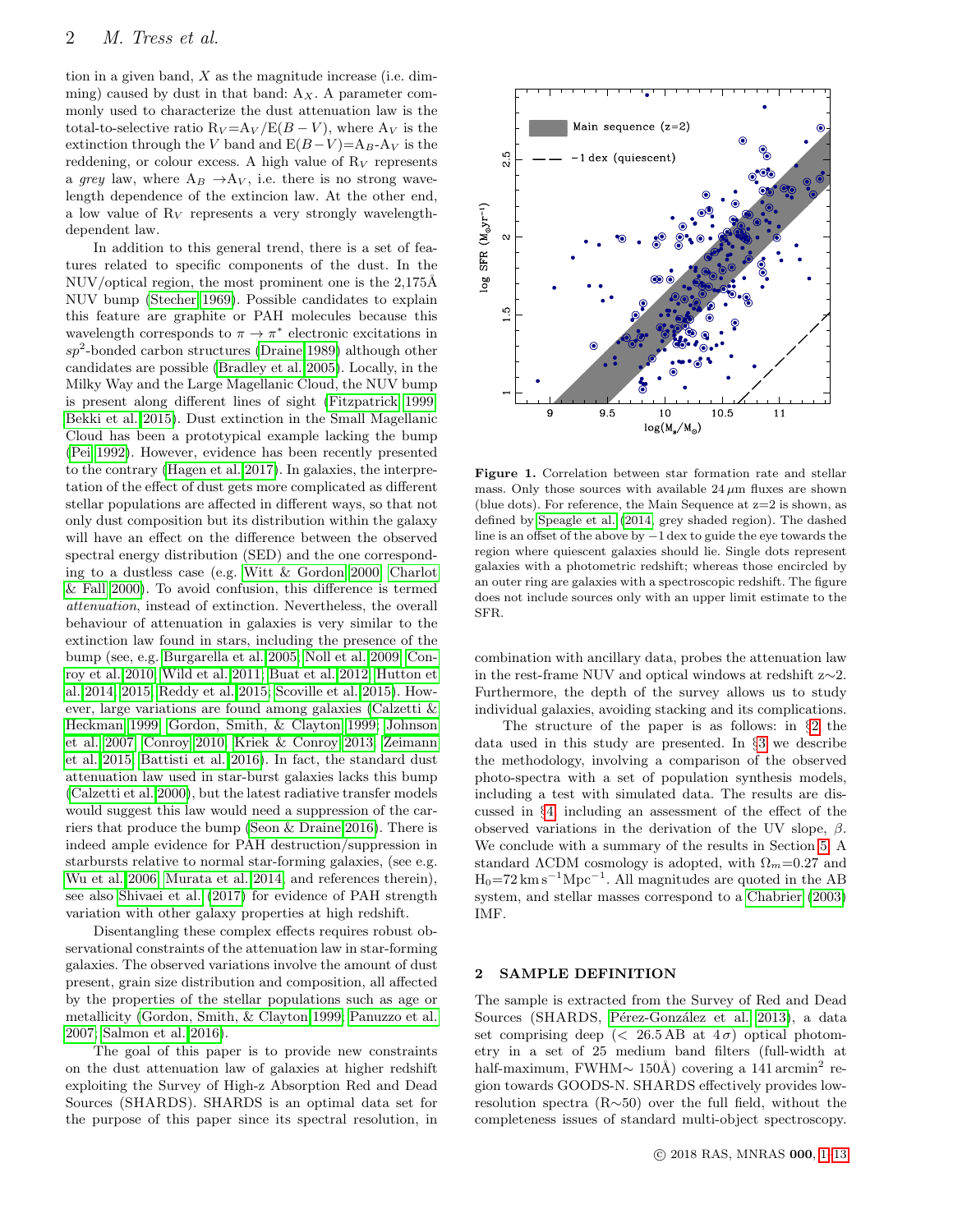<span id="page-2-1"></span>

Figure 2. The set of filters used in this analysis is shown as a function of observed (bottom) and rest-frame wavelength (top), with the latter assuming a galaxy at z=2, roughly corresponding to the median redshift of the sample. The tranmission curves are normalized at the peak value. The top panel shows three choices of the attenuation law, as labelled. Note the SHARDS medium band filters sample the region around the NUV 2,175Å bump at the redshifts of interest  $(1.5 < z < 3)$ .

We complement the optical photometry with ACS F435W [\(Giavalisco et al. 2004\)](#page-11-22). In addition, we use NIR fluxes from CANDELS [\(Koekemoer et al. 2011\)](#page-11-23) in the HST/WFC3 F105W, F125W, F140W and F160W passbands, as well as deep  $K_s$  photometry from CFHT/WIRCam [\(McCracken](#page-11-24) [et al. 2010\)](#page-11-24) and Spitzer/IRAC  $3.6 \mu m$  [\(Fazio et al. 2004\)](#page-11-25). The data are retrieved via the  $Rainbow<sup>1</sup> database (Pérez Rainbow<sup>1</sup> database (Pérez Rainbow<sup>1</sup> database (Pérez-$ González et al. 2008; [Barro et al. 2011\)](#page-11-26), using version 14.5. We select sources with a median S/N per filter of at least  $5\,\sigma$  and with acceptable GALFIT models in the CANDELS WFC3/F160W images (i.e. no error flags), as well as with available photometric redshifts (however note a fraction of our sample has spectroscopic redshifts, see below). Given the flux constraint in the NUV-rest frame – mapped by SHARDS – we note that this survey is inherently biased in favour of NUV bright sources.

As the project focuses on the dust attenuation law in the rest-frame  $NUV + optical$  window, we select galaxies over a redshift interval such that the NUV bump is included within the spectral range of SHARDS  $(0.5-0.9 \,\mu\text{m})$ . The sample comprises  $1,807$  galaxies at  $1.5 < z < 3$ , with a median redshift of 2.14. We note that 16.7% of the sample has available spectroscopic redshifts. This subsample of 302 galaxies has a photo-z accuracy of 0.4 per cent given by the median of the distribution  $|\Delta z|/(1+z)$ , mostly thanks to the photo-spectra provided by the medium-band filters (Pérez-González et al. 2013; [Ferreras et al. 2014\)](#page-11-27). There is no significant trend between the photometric redshift accuracy and the apparent magnitude of the sources (between F160W=22 and 25 AB). The number of catastrophic failures – defined as those photometric redshifts with an accuracy outside of three times the rms of the distribution – is 3.9%. The above criteria favour bright UV sources, therefore, we need to check whether the photo-spectra are contaminated by AGN light. We cross-match our sample with the X-ray sources in the 2 Ms Chandra Deep Field North [\(Alexander et al. 2003\)](#page-11-28), following [Trouille et al.](#page-12-17) [\(2008\)](#page-12-17) to convert fluxes in the 2- 8 keV band into luminosities. Only 33 sources have an X-ray detection, with an average  $\langle L_X \rangle = 2.9 \times 10^{43} \,\text{erg s}^{-1}$ , and only two sources brighter than  $L_X > 10^{44} \text{ erg s}^{-1}$ . Nevertheless, we discard all those sources with an X-ray detection, to make sure our data are dominated by stellar light. Moreover, we discard potential sources with an obscured AGN, following the criterion of [Donley et al.](#page-11-29) [\(2012\)](#page-11-29) based on flux ratios from Spitzer/IRAC. Our final sample therefore comprises 1,753 star-forming galaxies. Note that one of the adopted selection criteria requires a good surface brightness fit in

<span id="page-2-0"></span><sup>1</sup> <http://rainbowx.fis.ucm.es>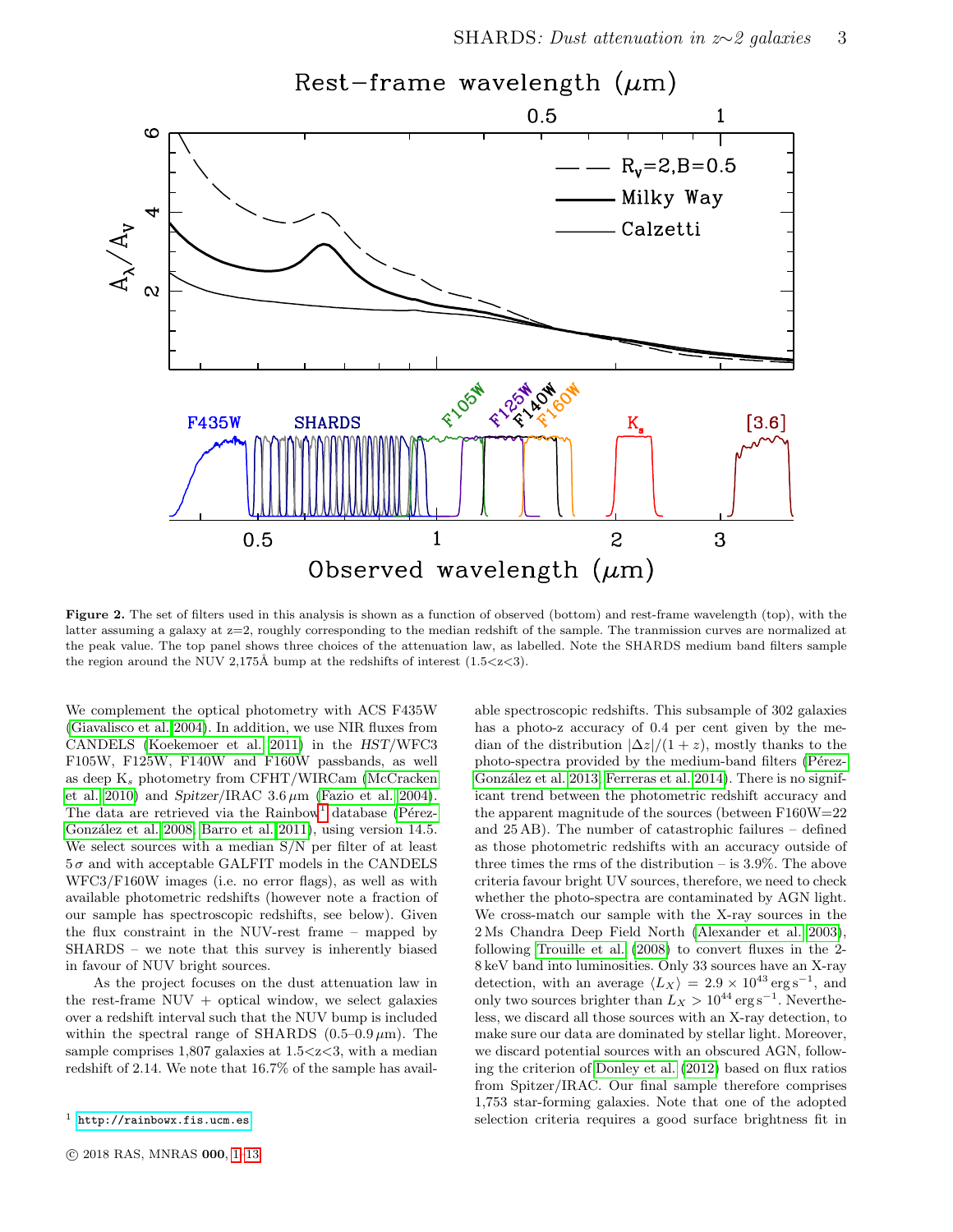<span id="page-3-0"></span>

Figure 3. Example of the fits to the observed fluxes in three galaxies, labelled by their SHARDS ID, redshift and K<sub>s</sub> AB magnitude, as well as the best-fit values of B and  $R_V$ . The red dots are the observed fluxes, shown with their flux uncertainties. The solid line is the best fit to the models, shown at a better resolution than the photometric data to illustrate the type of populations being considered. For reference, the best fit model, restricting the analysis to a Calzetti law is shown as a dotted line. The wavelength coverage is split between the observed frame optical (left) and NIR (right). Note the prominent NUV bump in SH09310 (middle-left panel), mapped at  $0.75 \,\mu\mathrm{m}$  at the redshift of the galaxy.

F160W, mapping a rest-frame interval between B and R band. Furthermore, the distribution of the Sérsic index from the CANDELS surface brightness fits in the WFC3/F160W band (see §[4\)](#page-6-0), is rather low, suggesting a negligible contribution from a central AGN.

Fig. [1](#page-1-1) shows the sample with respect to the star formation rate (SFR), following [Rujopakarn et al.](#page-12-18) [\(2013\)](#page-12-18). In this study, the authors estimate star formation rates based on single band measurements with Spitzer/MIPS at  $24 \mu m$ , out to z<2.8 (see section 5 of that reference for details).

Note we only show in the figure those galaxies with an observed  $24 \mu m$  flux, avoiding here galaxies with just an upper bound to the SFR. For reference, the main sequence at z=2 (as derived by [Speagle et al. 2014\)](#page-12-14) is shown as a grey shaded region, that includes the observational scatter in the

relation. This redshift is approximately the median value of our sample. The dashed line represents the loci of quiescent galaxies by offseting the main sequence relation by −1 dex in SFR. This figure shows that our sample lies mainly around the main sequence (grey shaded area) and covers a wide range of stellar mass. We also note that the sample does not feature any significant selection bias between mass and redshift.

We follow the prescription proposed by [Conroy et](#page-11-9) [al.](#page-11-9) [\(2010\)](#page-11-9) (hereafter, CSB10), defined by two parameters, namely the NUV bump strength (B) and the total to selective extinction ratio  $(R_V)$ .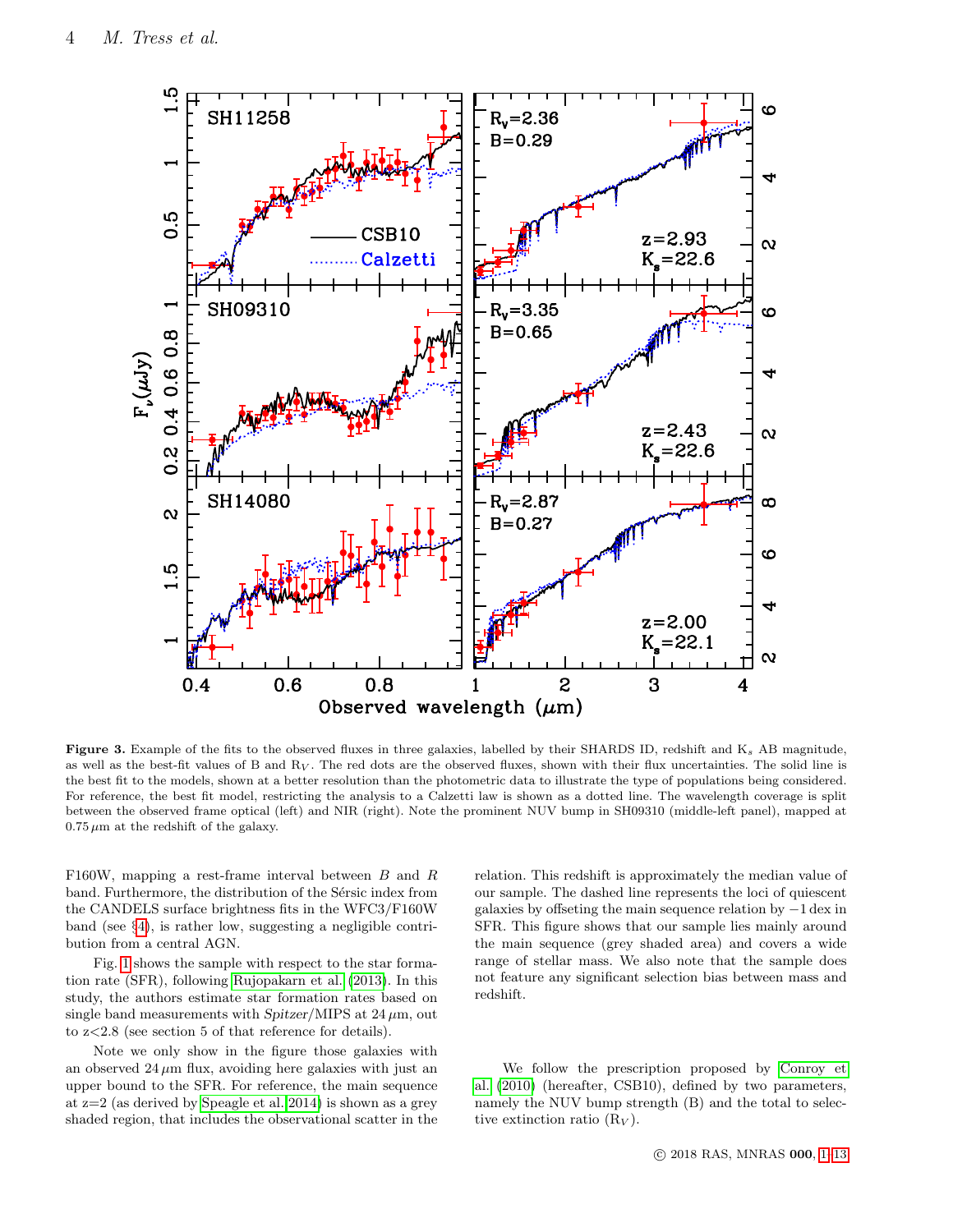<span id="page-4-2"></span>Table 1. Parameter range of the grid of models (see text for details).

| Observable                          | Parameter           | Range            | <b>Steps</b> |
|-------------------------------------|---------------------|------------------|--------------|
| Age (log scale)                     | log(t/Gyr)          | $[-2, +0.6]$     | 16           |
| Metallicity (log scale)             | $\log(Z/Z_{\odot})$ | $[-2, 0.3]$      | 8            |
| Colour Excess                       | $E(B-V)$            | [0, 1.5]         | 24           |
| Total to selective extinction ratio | $R_V$               | [0.5, 5]         | 24           |
| NUV Bump strength                   | В                   | [0, 1.5]         | 24           |
|                                     |                     | Number of models | 1,769,472    |

<span id="page-4-3"></span>**Table 2.** Corrections to the data:  $\pi_{\text{true}} = \alpha \pi_{\text{OBS}} + \beta$ . Derived from Simulations shown in Fig. [4.](#page-4-1) Col. 1 identifies the dust attenuation parameter, col. 2 and 3 are the best linear fit parameters taking all simulated SFHs into account. Col. 4 is the RMS scatter of the difference between true and extracted values.

| $\pi$    | $\alpha$ | 13       | $RMS(\Delta \pi)$ |
|----------|----------|----------|-------------------|
| $R_V$    | 1.0329   | $-0.337$ | 0.72              |
| B        | 0.9772   | $+0.073$ | 0.18              |
| $E(B-V)$ | 0.7738   | $+0.032$ | 0.07              |

## <span id="page-4-0"></span>3 CONSTRAINING THE DUST ATTENUATION LAW

Following the aforementioned CSB10 dust attenuation law at the fiducial value  $B=1$ ,  $R_V=3.1$ , this parameterisation recovers the standard Milky Way extinction law of [Cardelli](#page-11-30) [et al.](#page-11-30) [\(1989\)](#page-11-30). A third parameter controls the net amount of reddening, and can be described either by the attenuation in a reference band (e.g.  $A_V$ ) or by a colour excess (e.g.  $E(B - V)$ ). We adopt the latter.

Fig. [2](#page-2-1) shows the transmission curves of the 32 filters used in this study, including the HST/ACS B-band, 25 SHARDS filters, the NIR HST/WFC3 passbands from CANDELS, CFHT/WIRCam  $K_s$  and Spitzer/IRAC 3.6  $\mu$ m. This set spans a wide enough spectral range to constrain the dust-related parameters. The SHARDS fluxes provide a good sampling of the region around the NUV bump over the selected redshift range. For reference, the figure includes the [Calzetti et al.](#page-11-19) [\(2000\)](#page-11-19) law (thin line), the standard Milky Way extinction (thick line), and an additional case from CSB10 (dashed line), adopting a weaker bump  $(B=0.5)$  and a steeper wavelength dependence  $(R_V=2)$ . This paper does not aim at exploring the distribution of dust within galaxies. Therefore, we only consider the effect of dust as a foreground screen acting on the underlying stellar light. Such a simplied model gives a robust constraint on the attenuation law. The only difference between the assumption of a foreground screen or a homogeneous distribution of dust and stars is in the apparent optical depth. The drawback is, of course, the inability to disentangle dust properties from dust-star geometry in the interpretation of the results. Our aim is, therefore, to use the observed fluxes to constrain the attenuation law, which requires marginalizing over the parameters that control the illumination source (i.e. the stellar populations). We use the stellar population synthesis models of [Bruzual & Charlot](#page-11-31) [\(2003,](#page-11-31) hereafter BC03), with the standard assumption of a [Chabrier](#page-11-21) [\(2003\)](#page-11-21) initial mass function. The adopted range of parameters can be found in Table [1.](#page-4-2)

<span id="page-4-1"></span>

Figure 4. We illustrate the accuracy of the method in constraining the dust attenuation parameters by comparing input and retrieved values in a set of simulations ( $\Delta R_V$ ,  $\Delta B$  and  $\Delta E(B-V)$ ). Five sets of SFHs are considered, from top to bottom: constant star formation rate (CST)); exponentially increasing star formation rate (EXPP); exponentially decaying star formation rate (EXP); a superposition of two simple stellar populations (2SSP) and a simple stellar population (SSP). The width of the distributions provide an estimate of the uncertainties expected in the analysis (see col. 4 in Table [2\)](#page-4-3).

Our methodology entails a comparison between a large grid of BC03 models and the observations. The grid assumes simple stellar populations (SSP), corresponding to a single age and metallicity. We define a large set of lookup tables of model photometry to be used with all galaxies. Therefore, redshift is an additional parameter in the grid. An important issue to bear in mind is that the response profile of the medium band filters of the SHARDS survey depends on the position of the source on the focal plane (Pérez-González et [al. 2013\)](#page-12-15). The net effect is a position-dependent shift of the transmission curve in wavelength, and this shift can be as large as the extent  $(FWHM)$  of the passband (see Pérez-González et al. 2013; [Cava et al. 2015\)](#page-11-32). Therefore, each source effectively sees an independent set of SHARDS filters, in principle requiring an individual grid of model fluxes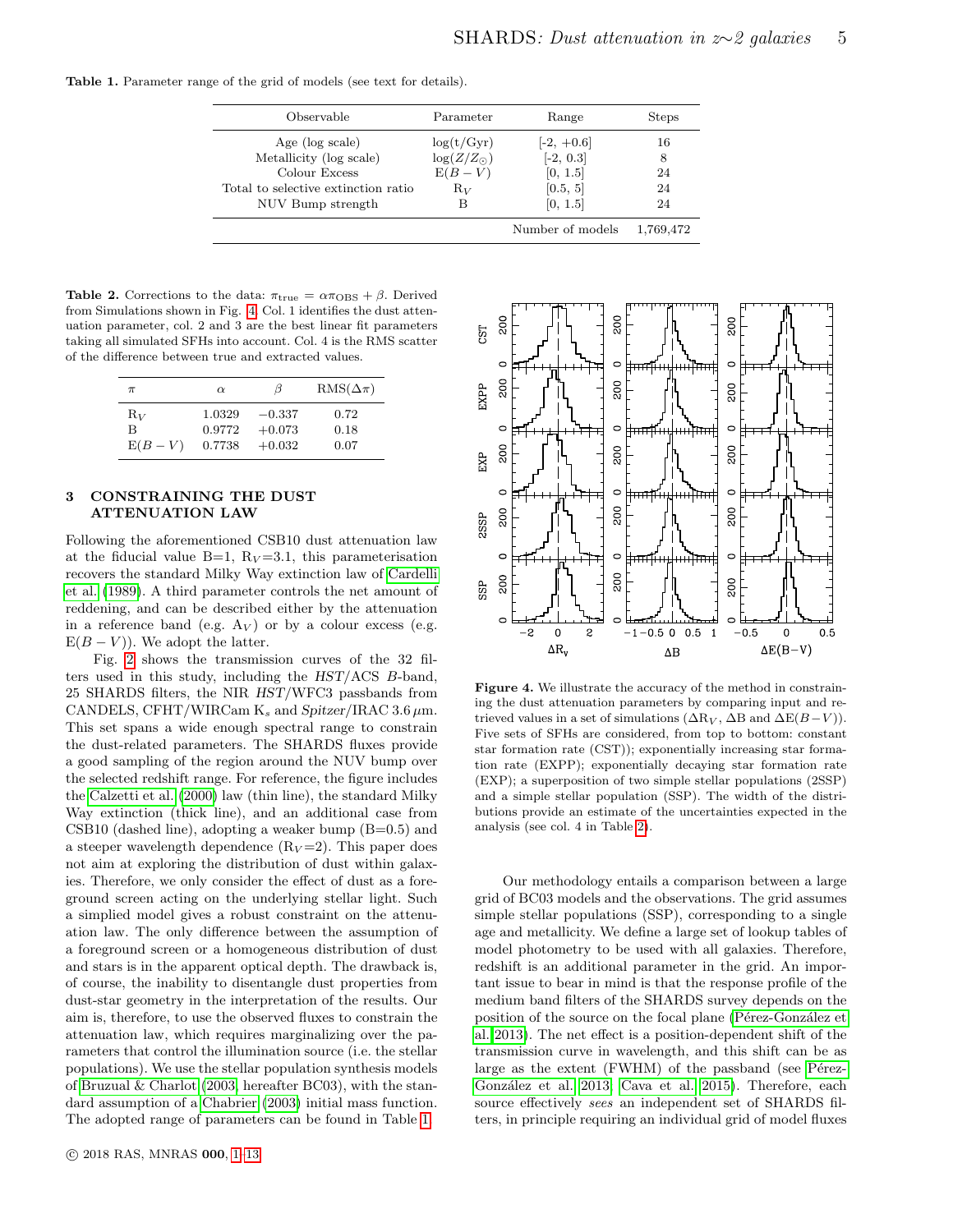<span id="page-5-0"></span>

Figure 5. Relative change in the flux contributed by nebular continuum emission at three different ages, following the STAR-BURST 99 models [\(Leitherer et al. 1999\)](#page-12-19) at solar metallicity, for a continuous star formation history with a Salpeter IMF. The inset shows the derived SSP equivalent ages of our sample, following the same colour coding of the three choices of SSP age. To avoid overcrowding the plot, only one out of three data points (randomly chosen) are shown.

accounting for those filter offsets, prohibitively expensive in computing time. However, this effect can be modelled accurately by a linear fit of the model fluxes to the central wavelength of each filter. Since the  $2,175\text{\AA}$  bump is the only remarkable spectral feature in the range covered by SHARDS at these redshifts, and it is much wider than the FWHM of the filters, a simple linear parameterisation of the effect of these shifts on the photometry gives accurate results, with residuals well below the flux uncertainties. We implement this approximation for each of the 25 SHARDS filters by measuring the model fluxes shifted by  $\pm 100\text{\AA}$  with respect to the central wavelength, in order to create two different sets of grids from which we define the linear interpolation. Regarding redshift, we create one set of grids at intervals  $\Delta z=0.1$  between  $z=1.5$  and  $z=3$ . For each galaxy we apply a linear interpolation between the reference redshift values from the grid that straddle the observed redshift.

We follow a standard Bayesian approach, so that the expectation value of each of the parameters is given by the mean of the marginalized probability distribution function, assuming flat priors on the parameters, over a range shown in Table [1,](#page-4-2) and a likelihood function defined by a  $\chi^2$  statistic:

$$
\mathcal{L}(\pi_i) \propto \exp\Bigg\{-\frac{1}{2}\sum_j \Bigg(\frac{\Phi_j^{OBS} - \Phi_j^{MODEL}(\pi_i)}{\sigma(\Phi_j)}\Bigg)^2\Bigg\}, \quad (1)
$$

where  $\Phi_j^{OBS}$  and  $\Phi_j^{MODEL}$  are the observed and model fluxes, respectively.  $\sigma(\Phi_j)$  corresponds to the  $(1\sigma)$  photometric uncertainties.  $\{\pi_i\}$  represent the model parameters, namely five: SSP age and metallicity, along with B,  $R_V$  and  $E(B-V)$ .

Fig. [3](#page-3-0) illustrates the typical fitting results for three galaxies at  $K_s \sim 22-23$  AB, where the observed fluxes are plotted in red, and the best-fit model as a solid black line. The figure is split left/right between the optical and the NIR windows. We include the FWHM of the NIR passbands as horizontal error bars, and show the best fit at a higher spectral resolution than the one used in the (photometric) analysis to show the type of stellar populations typically found in our sample, with SSP-equivalent ages between 10 Myr and 1 Gyr (see inset in Fig. [5\)](#page-5-0). Each galaxy is labelled by their SHARDS ID, redshift and magnitude in the  $K_s$  band, and the best-fit to the dust parameters B and  $R_V$  is also shown. In general, the whole sample produces good fits, with an average, reduced  $\langle \chi_r^2 \rangle = 1.54$  (considering 32 fluxes and 5 free parameters). The blue dotted lines represent the best-fit case when enforcing a [Calzetti et al.](#page-11-19) [\(2000\)](#page-11-19) attenuation. Note in all cases the fit is significantly worse for this choice of attenuation. Note the prominent NUV bump in the SHARDS photometry of galaxy SH09310 at  $0.75 \mu m$  in the middle-left panel, for which a Calzetti law cannot give a good fit.

There are two main issues that need to be assessed regarding the methodology: 1) How well does the grid-based method behave with respect to the linear interpolations performed both in redshift and within the transmission curve of each of the 25 SHARDS filters? 2) We approximate the illumination source as a simple stellar population. How well can this treatment reproduce the complex populations typically found in galaxies? These can be addressed by running a set of simulations, comparing the input values of the dust attenuation law with the retrieved values following this methodology. We create five sets of mock data, each corresponding to a different parameterisation of the star formation history: A simple stellar population (SSP), representing single burst galaxies; a two-burst model (2SSP) that overlays a young component over an older one, an exponentially decaying rate (EXP), an exponentially increasing rate (EXPP) and a constant star formation rate followed by a truncation (CST). These sets of synthetic data represent the typical range of potential formation histories explored in the literature (e.g. [Papovich et al. 2011;](#page-12-20) [Reddy et al. 2012;](#page-12-21) [Ferreras et al. 2012;](#page-11-33) Domínguez Sánchez et al. 2016). In all cases the illumination source derived from the mixture of stellar populations is subject to a single foreground screen with parameters  $B, R_V$ , and  $E(B-V)$ . Each of the five sets comprise the same number of galaxies as the original sample, with the same redshift distribution and photometric uncertainties. For each simulated galaxy, we draw a random estimate for each of the parameters that define the sample (see [Hutton et al. 2015,](#page-11-12) for details), therefore we assume the mock sample has uncorrelated dust parameters. This is a property we exploit below to assess potential systematics.

The difference between the true input values and those retrieved from the SSP grid-based analysis is presented in Fig. [4,](#page-4-1) for the five different choices of star formation history. The mock data explore a wide range of the age distribution, metallicity and dust. These figures show the comparison between the input and the retrieved values. Even though the actual star formation histories of galaxies are more complex than the SSP-adopted set in our grids, this exercise illustrates how well one can recover the attenuation parameters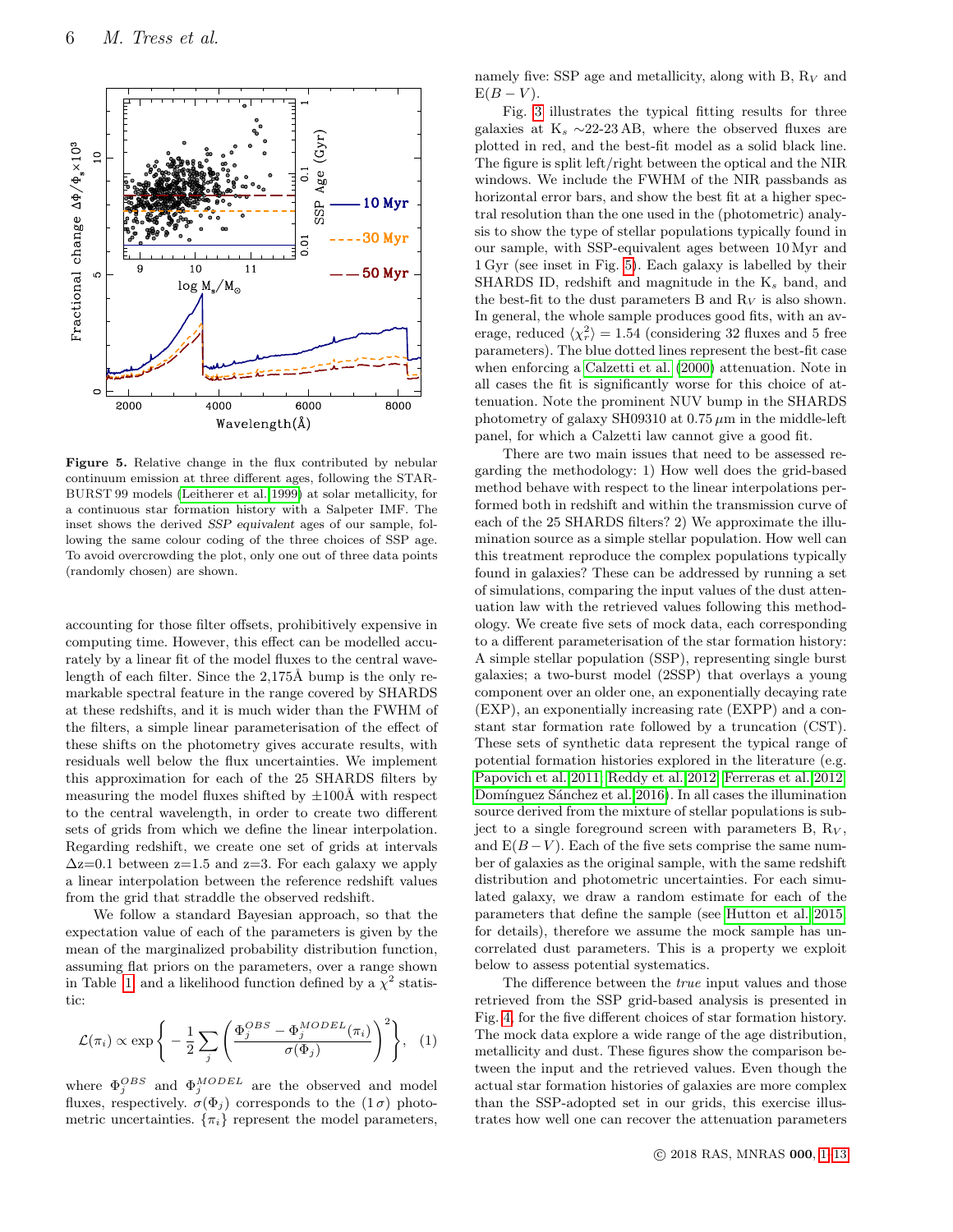by marginalising over a large grid of SSPs. A similar result, although based on a different set of photometric filters, was found by [Hutton et al.](#page-11-12) [\(2015\)](#page-11-12). The simulations can also be used to calibrate the methods, by performing a linear fit between the input and the output parameters. We note that this calibration step is not essential, but it helps to increase the accuracy in the determination of the dust-related parameters. Table [2](#page-4-3) shows the calibration fits. In order to avoid the effect of outliers, the fits are obtained after clipping the sample at the  $3\sigma$  level. The table also shows the RMS scatter of the comparison between the input value and the retrieved value, which serves as an estimate of the accuracy of the method, namely  $\Delta B=0.18$ ;  $\Delta R_V=0.75$  and  $\Delta E(B-V) = 0.10$  mag.

# 3.1 Effect of nebular emission

The most significant contribution from nebular emission is in relatively narrow spectral lines. Our methodology removes outliers to the fits at specific wavelengths, so we are resilient to such contamination. However, an additional contribution that can affect the flux measured in all passbands is from the nebular continuum. Since emission from the nebular continuum is not included in BC03 models, we explore the impact of that effect in our method using a set of simple stellar populations from the STARBURST 99 models [\(Leitherer](#page-12-19) [et al. 1999\)](#page-12-19). We assume solar metallicity and a Salpeter IMF for practicality, and compare this relative change for three choices of the age: 10 Myr (solid blue); 30 Myr (short dashed orange) and 50 Myr (long dashed red), within the spectral range used here. Fig. [5](#page-5-0) justifies our approximation by comparing the relative flux increase contributed by nebular emission. We show three cases corresponding to young populations from the Starburst99 models [\(Leitherer et al. 1999\)](#page-12-19), adopting a constant star formation history, Salpeter IMF, and solar metallicity. Even at the youngest ages (∼10 Myr), the contribution from the nebular continuum stays below the ∼0.5 % level. For reference, the inset in Fig. [5](#page-5-0) shows the retrieved SSP ages from the sample with respect to stellar mass. Note that the majority (∼81%) of our sources have SSP ages older than 30 Myr. Since an uncorrected SSP age should be younger if nebular emission is not accounted for, we conclude that this component is not essential in our analysis.

# <span id="page-6-0"></span>4 DISCUSSION

It is relevant for our purposes to look for potential correlations between dust attenuation parameters, as shown in Fig. [6.](#page-6-1) The individual data are plotted as grey dots, whereas the solid red line and shaded region trace the running median and the corresponding RMS scatter, respectively. We observe a decreasing trend between  $R_V$  and B, with a least squares linear fit given by the green dashed line, described by:

<span id="page-6-2"></span>
$$
R_V = -1.27 B + 3.53 \qquad (\text{RMS} = 0.89). \tag{2}
$$

It is interesting to note that in the limit  $B \to 0$  we obtain  $R_V = 3.53$ , i.e. slightly greyer than the standard Milky Way reference, and comparable with the [Calzetti et al.](#page-11-19) [\(2000\)](#page-11-19)

<span id="page-6-1"></span>

Figure 6. Correlations between dust attenuation parameters. Individual data points are shown as grey dots, whereas the thick solid line and shading represent a moving median and RMS scatter, respectively. The star in the top-left panel (labelled MW) corresponds to the standard extinction law in the Milky Way, and the blue hatched region mark the estimates from [Kriek &](#page-11-17) [Conroy](#page-11-17) [\(2013,](#page-11-17) labelled KC13). The top-right panel shows, also in blue, the trend presented in [Salmon et al.](#page-12-13) [\(2016,](#page-12-13) labelled Sal16). These two comparisons required the conversion from their attenuation slope  $\delta$  to a standard R<sub>V</sub> (see [A](#page-12-22)ppendix A for details). We also present a simple linear fit to the correlations on the left panels (green dashed lines), described by equations [2](#page-6-2) and [3.](#page-7-0) Note we do not attempt such a fit between  $R_V$  and  $E(B-V)$  because there is a large scatter of the data points. On [Kriek & Conroy](#page-11-17) [\(2013\)](#page-11-17), both sSFR and stellar mass are derived galaxy properties, with the equivalent width of  $H_{\alpha}$  is used as a SFR proxy.

law,  $R_V = 4.05 \pm 0.80$ . A qualitatively similar trend is observed by [Kriek & Conroy](#page-11-17) [\(2013\)](#page-11-17). However, note that they use a slightly different parameterisation of the attenuation law – following [Noll et al.](#page-12-4) [\(2009\)](#page-12-4) – adopting a power law behaviour with index  $\delta$  that roughly maps  $R_V$ , and a bump strength  $E_b$ , closely related to our  $B$  (see Appendix [A\)](#page-12-22). The relationship from equation 3 of [Kriek & Conroy](#page-11-17) [\(2013\)](#page-11-17) is shown in Fig. [6](#page-6-1) as a thick blue line, including a hatched region that accounts for a  $\Delta E_b = \pm 0.5$  scatter in the relation. Note that our relationship is qualitatively in agreement with theirs, although our sample is extended over a much wider range of bump strength parameters. We also note that, in contrast, our sample gives constraints on the attenuation law for individual galaxies, not for composite SEDs obtained by stacking a wide range of systems. Furthermore, our sample has a significant overlap with the Milky Way standard, represent by a large star symbol (cf. fig. 2 of [Kriek & Conroy](#page-11-17) [2013\)](#page-11-17).

The bottom-left panel of Fig. [6](#page-6-1) suggests a decreasing colour excess when the attenuation law has a strong NUV bump, following a linear trend given by the green dashed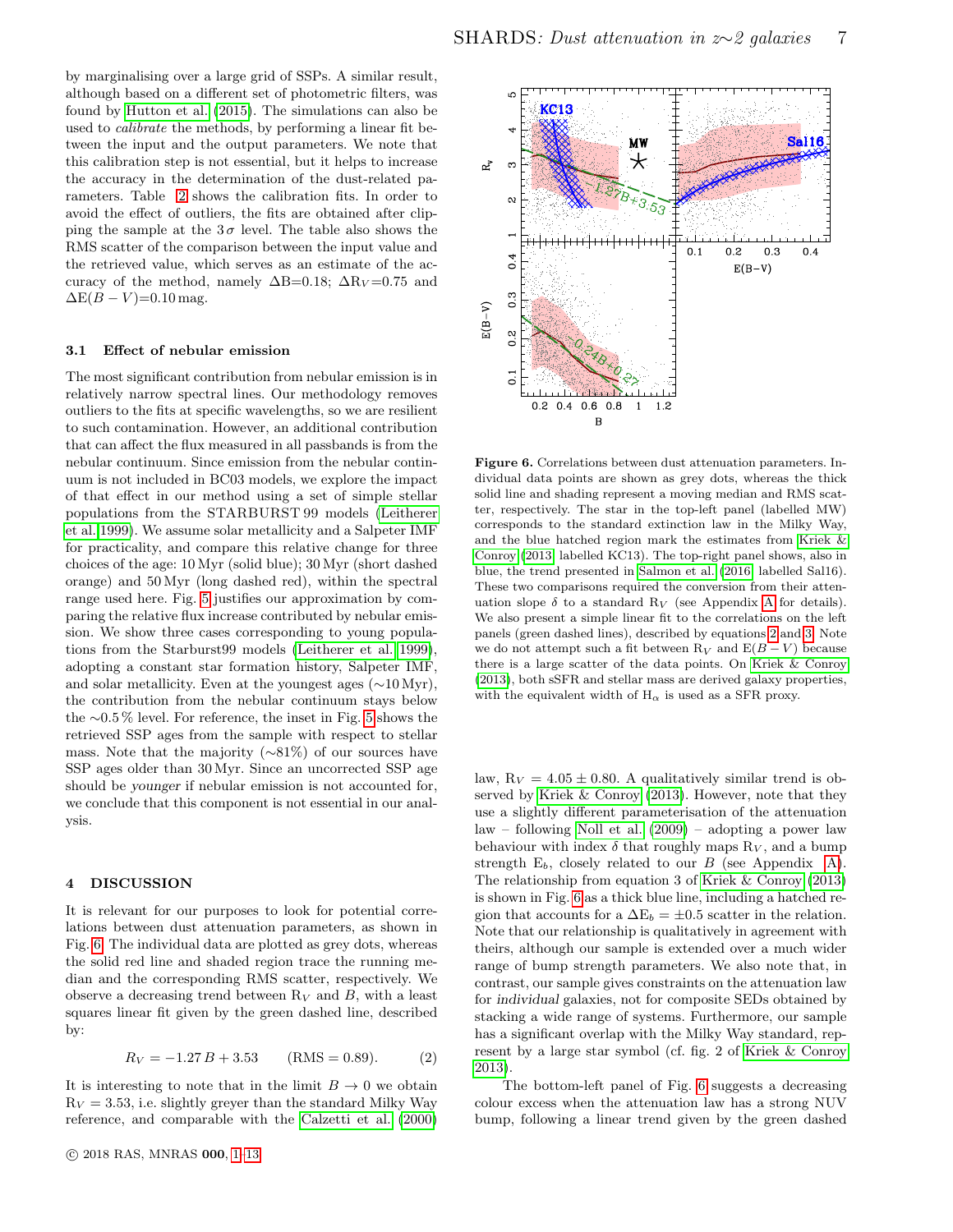<span id="page-7-1"></span>

Figure 7. Relation between the dust-related parameters of the dust attenuation law (from top to bottom: colour excess, total to selective ratio and NUV bump strength) and several observables, from left to right: spectroscopic redshift, Sérsic index, semi-major axis in physical units (kpc) – measured in the WFC3/F160W band, axis ratio, stellar mass (in M<sub>☉</sub>), star formation rate (in M<sub>☉</sub> yr<sup>-1</sup>) and specific star formation rate (in yr<sup>-1</sup>). In all panels the lines (and shade) trace the median (and  $1\sigma$  error) of subsamples, split with respect to stellar age (blue-solid: young tercile, red-dashed: old tercile). The median stellar age of the distribution is 5.2 Myr. From the plots displayed above, we observe that the most significant correlation is seen between the specific star formation rate and two of the dust parameters, the colour excess and NUV bump strength. In particular, they both exhibit oppposite trends. An increment in sSFR correlates with a decrease in colour excess and is associated with a stronger NUV bump strength. Furthermore, the trend of the dust-related parameters with stellar mass is shown in Table [3.](#page-8-0)

line, described by:

<span id="page-7-0"></span>
$$
E(B - V) = -0.24 B + 0.27 \qquad (RMS = 0.08). \tag{3}
$$

Note the RMS of the residual with respect to the fits is comparable to the uncertainties in the retrieval of the parameters (Table [2\)](#page-4-3). We make use of the Spearman rank correlation in order to address possible degeneracies in our dust-related variables. The Spearman rank correlation between B and  $R_V$  is  $\rho = -0.27$ , in contrast with the null hypothesis of no correlation, obtained from  $10^4$  randomized realizations of the same set,  $\rho_{\text{STAT}} = 0.00 \pm 0.02$ . To assess a potential systematic trend from the methodology, we use the simulations presented in §[3,](#page-4-0) that, by construction, adopt a random

distribution, i.e. no correlation between the input parameters. The Spearman rank correlation for the output parameters of these mock data is  $\rho_{\rm{SYS}} = -0.07$ , which implies a slight systematic, but not strong enough to explain the observed trend. An equivalent comparison between B and  $E(B - V)$  gives  $\rho = -0.58$  for the observed correlation,  $\rho_{\text{STAT}} = 0.00 \pm 0.02$  for the statistical expectation with a random sample, and  $\rho_{\rm{SYS}} = -0.04$  for the potential systematic from the methodology.

The top-right panel compares  $R_V$  and  $E(B-V)$ , showing an overall wide range of values. Although the running median suggests an increase of  $R_V$  with colour excess, we decide not to quote any linear fit given the large scatter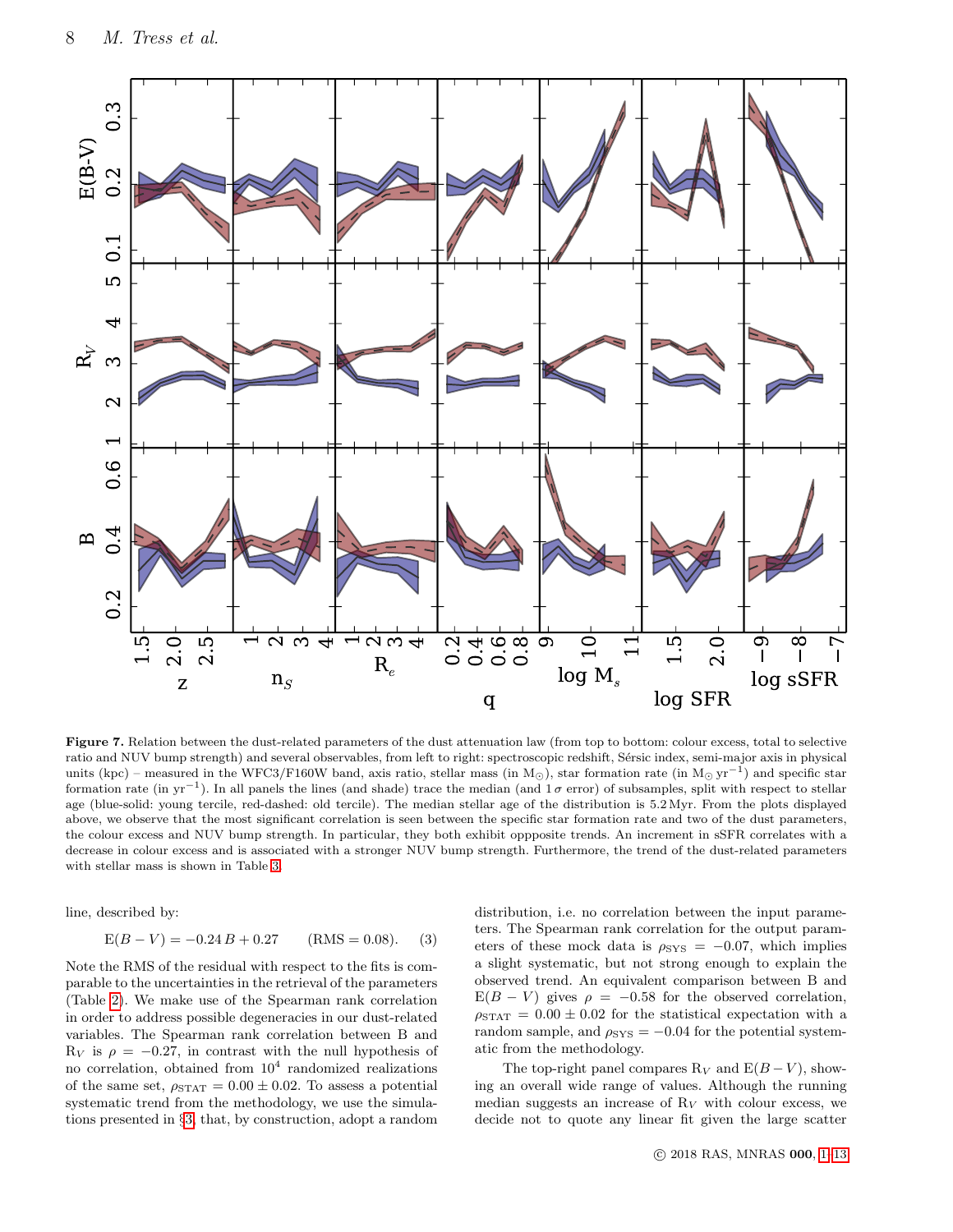<span id="page-8-0"></span>Table 3. Correlation between stellar mass and dust-related parameters, as shown in Fig. [7.](#page-7-1) Each column gives the median value and the RMS scatter per bin in stellar mass. The results are shown for the younger and older terciles of the distribution. The last column (n) gives the number of data points per bin.

| $\log M_s/M_{\odot}$                          | $E(B-V)$        | $R_V$             | В               | n   |  |  |  |  |
|-----------------------------------------------|-----------------|-------------------|-----------------|-----|--|--|--|--|
| YOUNG $(t_{SSP} \lesssim 4.1 \,\mathrm{Myr})$ |                 |                   |                 |     |  |  |  |  |
| $8.69 - 9.06$                                 | $0.21 + 0.15$   | $2.86 + 1.03$     | $0.35 \pm 0.22$ | 24  |  |  |  |  |
| $9.06 - 9.42$                                 | $0.17 + 0.10$   | $2.70 \pm 1.08$   | $0.39 + 0.30$   | 179 |  |  |  |  |
| $9.42 - 9.78$                                 | $0.19 + 0.09$   | $2.52 + 0.93$     | $0.34 + 0.23$   | 138 |  |  |  |  |
| $9.78 - 10.15$                                | $0.21 + 0.10$   | $2.40 {\pm} 0.86$ | $0.32 \pm 0.17$ | 71  |  |  |  |  |
| 10.15–10.51                                   | $0.26 + 0.11$   | $2.20 + 0.95$     | $0.35 + 0.21$   | 31  |  |  |  |  |
| OLD ( $t_{SSP} \gtrsim 6.7 \,\text{Myr}$ )    |                 |                   |                 |     |  |  |  |  |
| $8.70 - 9.17$                                 | $0.06 + 0.05$   | $2.81 + 0.72$     | $0.64 + 0.19$   | 30  |  |  |  |  |
| $9.17 - 9.63$                                 | $0.11 + 0.06$   | $3.12 + 0.77$     | $0.44 + 0.25$   | 162 |  |  |  |  |
| $9.63 - 10.10$                                | $0.16 \pm 0.08$ | $3.41 + 0.80$     | $0.39 + 0.22$   | 193 |  |  |  |  |
| 10.10–10.57                                   | $0.25 + 0.07$   | $3.63 + 0.73$     | $0.34 + 0.16$   | 105 |  |  |  |  |
| 10.57–11.04                                   | $0.32 + 0.09$   | $3.47 + 0.80$     | $0.33 + 0.23$   | 62  |  |  |  |  |
|                                               |                 |                   |                 |     |  |  |  |  |

found in the individual data points. [Salmon et al.](#page-12-13) [\(2016\)](#page-12-13) also relate the total-to-selective ratio and reddening with  $\delta$  and  $E_b$ , finding that galaxies with a higher dust content obey a flatter attenuation curve (i.e. higher  $R_V$ ), qualitatively following the trend of our running median, as shown by the blue hatched region in the top-right panel – a similar conversion from  $\delta$  to  $R_V$  was performed, following a least squares fit (Appendix [A\)](#page-12-22). We note that our results qualitatively follow the prediction of [Chevallard et al.](#page-11-35) [\(2013\)](#page-11-35), who suggest a trend towards a steeper (i.e. lower  $R_V$ ) attenuation law at lower opacities, i.e. lower  $E(B - V)$ . However, the scatter in our results is too large to derive any trend between these two parameters.

The observed trend between  $R_V$  and B could have two possible origins. First, we may assume that the observed variations are due to changes in the composition of the dust. In this case, we would expect that very small dust particles are responsible for the bump, as commonly accepted (e.g. [Draine 1989\)](#page-11-2). Small grains will produce a steeper attenuation law, closer to Rayleigh scattering, therefore leading to low values of  $R_V$ , and – according to the observations – to a strong NUV bump. Alternatively, different dust geometries may play an important part, due to the fact that the attenuation law can be age-dependent within the complex distribution of stellar populations in galaxies. Radiative transfer models show that a patchier distribution of dust within the galaxy will produce both a weaker bump and a greyer (i.e. higher  $R_V$ ) attenuation (e.g. [Witt & Gordon 2000;](#page-12-3) [Char](#page-11-7)[lot & Fall 2000;](#page-11-7) [Panuzzo et al. 2007\)](#page-12-12). Therefore, the observed correlation, described by eq. [2](#page-6-2) could be interpreted as a trend with respect to the clumpiness of the dust distribution. We also find that a stronger bump is found at lower reddening. Note that the colour excess stays below 0.5 mag. This is possibly due to a selection bias since dustier galaxies would appear fainter than the flux limit of the SHARDS survey.

The relation between the dust-related parameters and general galaxy properties is presented in Fig. [7,](#page-7-1) showing, from left to right, redshift, the Sérsic index of the CAN-DELS surface brightness fits in the WFC3/F160W band, its

corresponding effective radius (in kpc, physical units) and axis ratio (q), the stellar mass (in units of  $M_{\odot}$ ), star formation rate (SFR, in  $M_{\odot}$  yr<sup>-1</sup>), and specific star formation rate (sSFR, in  $yr^{-1}$ ). The lines follow a running median, split with respect to stellar age, with red-dashed (blue-solid) representing the oldest (youngest) tercile of the age distribution. The shaded regions mark the error in the median. In general, there are no strong trends with these parameters, except for a consistent split with respect to stellar age. Note the steeper trend for the older population with respect to stellar mass (i.e. an increasing dust content, with a weaker bump in more massive galaxies), mirrored in the trend with respect to sSFR. This correlation is not unexpected (e.g. [Za](#page-12-23)[hid et al. 2013\)](#page-12-23), since dust is a component associated with the presence of star-forming gas. Regarding differences with respect to stellar age, the largest offset is found with respect to  $R_V$ . For instance, at fixed stellar mass, older galaxies will have greyer extinction (i.e. higher  $R_V$ ). No significant correlation is found between the NUV bump strength and most of the parameters shown in Fig. [7,](#page-7-1) although the younger populations consistently feature slightly weaker bumps (cf. [Kriek](#page-11-17) [& Conroy 2013;](#page-11-17) [Wild et al. 2011\)](#page-12-5). For reference, Table [3](#page-8-0) lists the correlation between stellar mass and the dust-related parameters.

Note the method is potentially degenerate between  $R_V$ and age: a steep i.e. lower  $R_V$  will remove more UV/blue photons, an effect that is mimicked by changing the age to older values. Therefore, the potential systematic goes in the opposite direction, strengthening the observed result as an intrinsic trend. In addition, metallicity may also contribute to this degeneracy, but the observational constraint on metallicity with the available data is very poor.

#### 4.1 Variations in the attenuation law and the NUV slope

The results presented above show a significant variation of the dust attenuation parameters among galaxies (Fig. [6\)](#page-6-1). We consider now the effect of this variation on the derivation of the UV power law index,  $\beta$ , used as a standard proxy of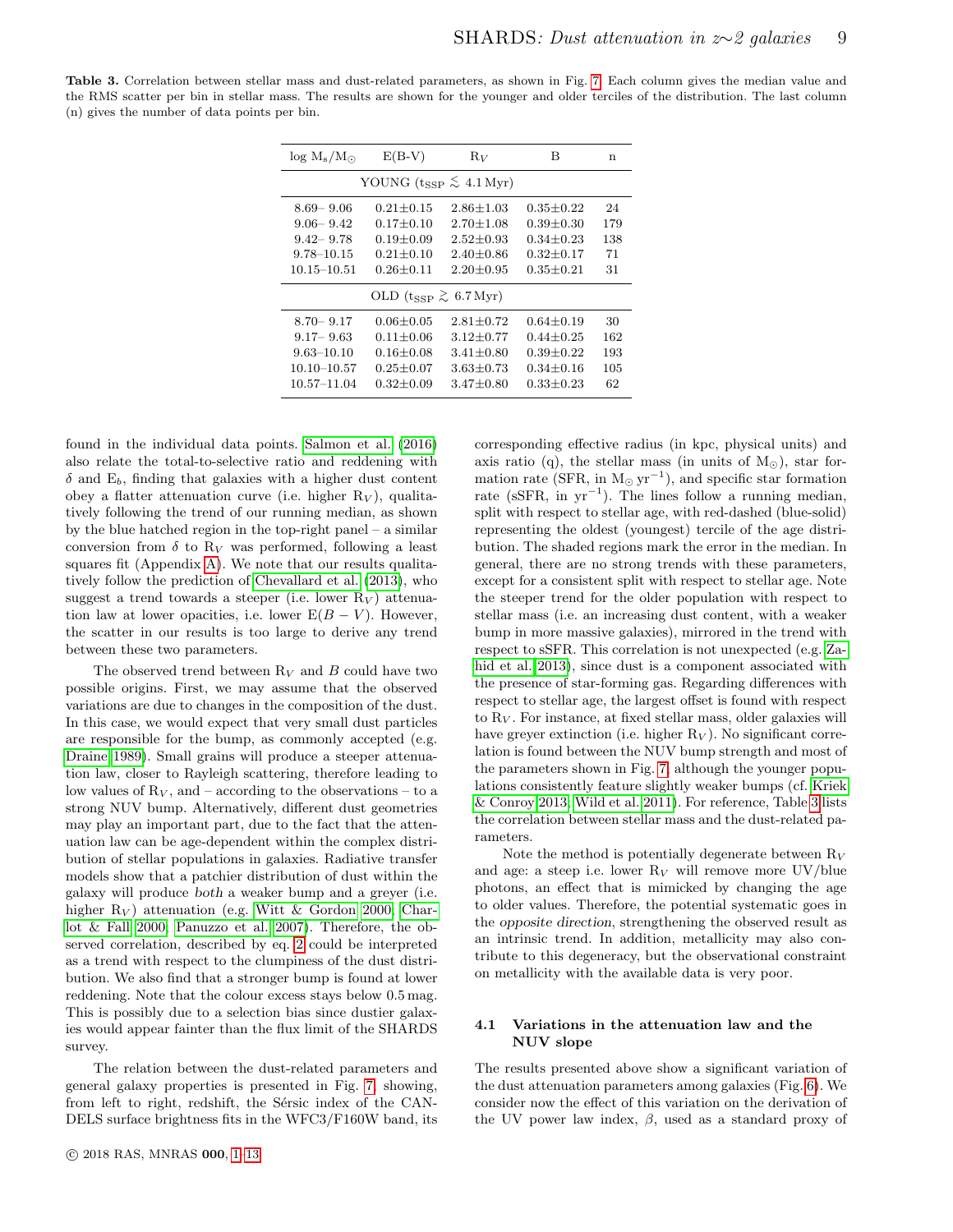<span id="page-9-0"></span>

<span id="page-9-1"></span>

Figure 8. Top: Estimate from a synthetic population of the difference  $(\Delta \beta)$  between the UV-continuum slope adopting a [Con](#page-11-9)[roy et al.](#page-11-9) [\(2010,](#page-11-9) CSB10) dust parametrisation and a Calzetti law  $(R_V = 4.05$  and B=0). The model assumes a 5 Myr population with solar metallicity, and explores a range of bump strength values (B, horizontal axis). The dotted line indicates  $\Delta \beta = 0$ . The different shaded regions represent three choices of  $R_V$ , from top to bottom  $\{0.5,3.1,5.0\}$ , each region ranges between  $E(B-V)=0.1$ and 0.5 mag. Bottom: Distribution of the observed NUV bump strength parameters in our SHARDS sample.

dust content in galaxy spectra. Although the standard definition of  $\beta$  [\(Calzetti et al. 1994\)](#page-11-36) purposefully avoids a region close to the NUV bump, this feature is rather broad, so it is important to assess the effect of these variations. Moreover, since the NUV bump strength appears to be correlated with other galaxy properties, one could expect a systematic bias in the measurement of  $\beta$ .

In order to quantify this effect, we construct a set of synthetic populations – from the Bruzual  $\&$  Charlot [\(2003\)](#page-11-31) models – subjecting them to various levels of dust attenuation. Fig. [8](#page-9-0) shows an example for a 5 Myr simple stellar population at solar metallicity, affected by a range of attenuation laws. We compare the extracted  $\beta$  between a standard [Calzetti et al.](#page-11-19) [\(2000\)](#page-11-19) law and a generic CSB10 law for several choices of  $R_V$  (as labelled).

The slope  $\beta$  is derived following the standard procedure, fitting a power law to the flux in the NUV region  $F(\lambda) \propto \lambda^{\beta}$ , over the  $1,300-2,600\text{\AA}$  spectral window defined in [Calzetti](#page-11-36) [et al.](#page-11-36) [\(1994\)](#page-11-36).

We define  $\Delta\beta$  as the difference between the value from the CSB10 attenuation case, and the standard (i.e. Calzetti) choice, for the same stellar population parameters and with the same colour excess  $E(B - V)$ . We consider a range of NUV bump strengths as given by the horizontal axis. The bottom panel shows the actual distribution of best-fit B from the SHARDS dataset. The shaded areas in the top panel extend over a [0.1-0.5] mag range of colour excess,  $E(B-V)$ . We note that if we choose as reference the standard Milky

Figure 9. Histogram of the distribution of the original measurements of the UV slope,  $\beta$ , from the SHARDS data (orange dashed line) and the corrected slope,  $\beta_c$  (red solid line, see Fig. [8](#page-9-0) and text for details). The arrows mark the median of both distributions.

Way extinction law [\(Cardelli et al. 1989\)](#page-11-30), the results do not change appreciably. A robust determination of UV slope is only possible with young populations (  $\lesssim 200$  Myr), where the spectrum in the UV region is well fit by a power law. The chosen stellar age, or metallicity, does not affect  $\Delta\beta$ , as long as the population is young enough (i.e. within the aforementioned range).

Fig. [8](#page-9-0) shows that the UV slope correction can potentially lie in the range  $\Delta \beta \in [-1, 4]$ , depending on the dustrelated parameters. To assess the effect of the variation in dust attenuation properties among star-forming galaxies, we decided to estimate the UV slope for the SHARDS sample  $(\beta_{\text{obs}})$ , and to correct it to a common reference – adopting the [Calzetti et al.](#page-11-19) [\(2000\)](#page-11-19) law – by taking into account the constraints on the attenuation parameters, on a galaxyby-galaxy basis. Therefore, we define a corrected UV slope:  $\beta_c \equiv \beta_{\rm obs} - \Delta \beta$ . Quantitative estimates on the effects of variations in the NUV bump and  $R_V$  on  $\beta$  have been discussed previously(see, e.g., [Buat et al. 2011,](#page-11-37) [2012;](#page-11-10) [Reddy et](#page-12-6) [al. 2015\)](#page-12-6).

We obtained the slope following the procedure mentioned above, using the SHARDS photometric measurements corresponding to filters that fall within the intervals proposed in [Calzetti et al.](#page-11-36) [\(1994\)](#page-11-36). The correction,  $\Delta\beta$ , is obtained for each galaxy with synthetic data equivalent to Fig. [8,](#page-9-0) but adopting the corresponding best-fit values of the population and dust parameters, leading to a corrected (i.e. Calzetti-equivalent)  $\beta_c$ . Fig. [9](#page-9-1) shows the difference between the distribution of original (orange dashed line) and corrected UV slopes (red solid line). This comparison shows that although the changes could be, in principle, rather high, as shown in Fig. [8,](#page-9-0) the actual properties of the galaxies lead to changes  $\Delta\beta \sim 0.4$ . The arrows in Fig. [9](#page-9-1) give the position of the median distribution in raw and corrected  $\beta$ .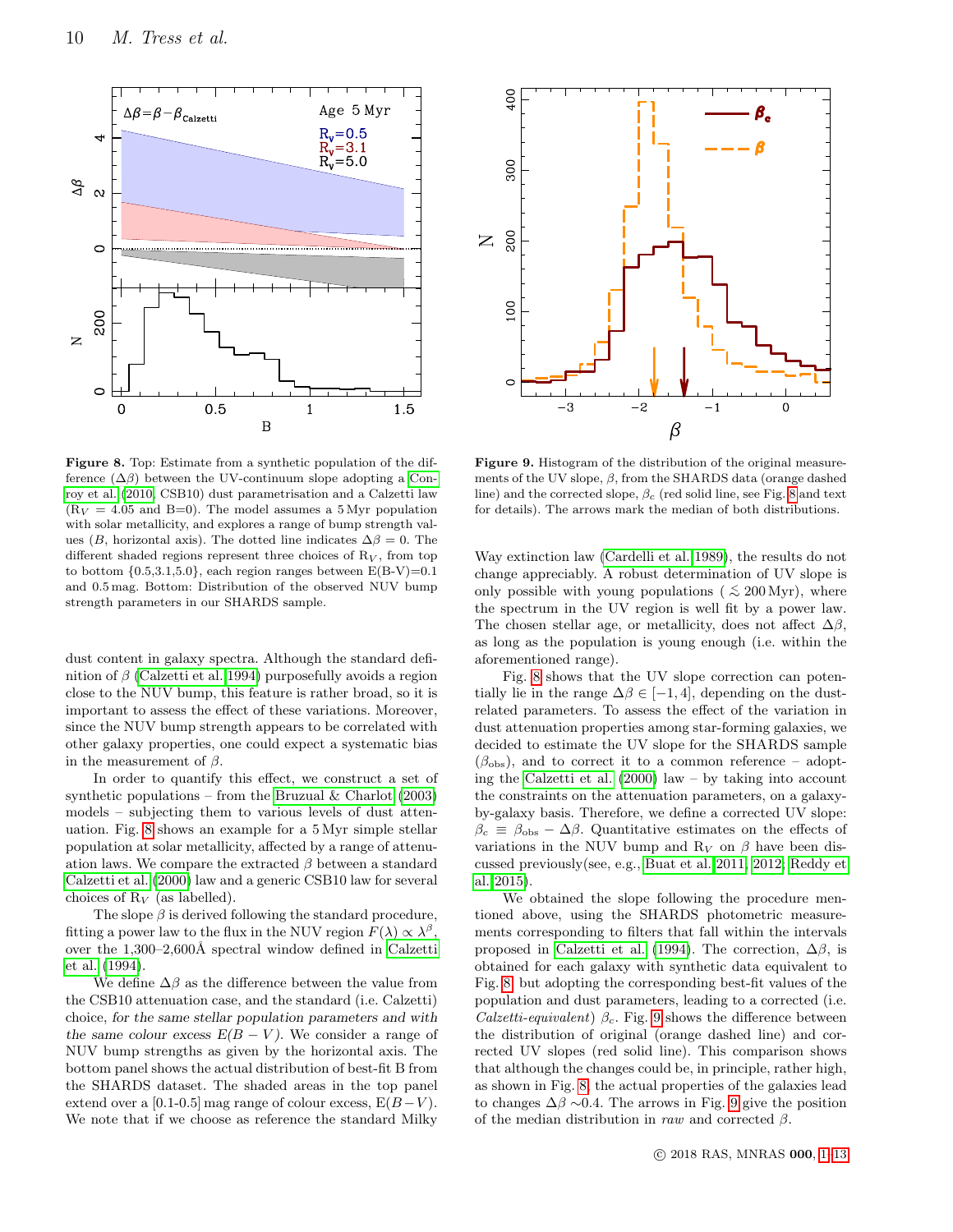<span id="page-10-1"></span>

**Figure 10.** The *corrected* UV slope  $\beta_c$  is plotted as a function of the stellar mass. Histograms for these two parameters are shown in the top/right panels. In the central plot, the blue-solid (reddashed) lines represent objects with ages in the first (third) tercile of the age distribution, therefore, blue (red) represents younger (older) populations. The solid lines and shaded regions show the mean, and its uncertainty, respectively. In the histograms, the blue (red) lines are also segregated with respect to young (old) ages, taking the lowest (highest) tercile.

Figs. [10](#page-10-1) and [11](#page-10-2) show the distribution of  $\beta_c$  with respect to several observables of our SHARDS sample. In both figures, the sample is split with respect to age, showing the median (lines) and median error (shaded regions) of the youngest (oldest) tercile in stellar age shown in blue-solid (red-dashed). Fig. [10](#page-10-1) shows the relation of UV slope with stellar mass, with a weak positive correlation in both subsamples. We include in this figure histograms of the two parameters plotted, following the same colour coding. The mass histogram (top) shows a mass-age trend. This is not unexpected, as both stellar metallicity and age correlate with stellar mass (see, e.g., [Gallazzi et al. 2005\)](#page-11-38). The  $\beta_c$ histogram, to the right of Fig. [10](#page-10-1) reflects the wider scatter in UV slope of the younger subset, but intriguingly, the youngest population show the flattest UV slopes, indicative of a higher contribution from dust.

Fig. [11](#page-10-2) shows the distribution of  $\beta_c$  with respect to the dust-related parameters. A significant trend is found between colour excess or bump strength and  $\beta_c$ , where galaxies with a shallower UV slope are dustier, and feature weaker bumps. The trend with colour excess is known for local starbursts [\(Calzetti et al. 1994\)](#page-11-36). When split with respect to age, it is worth mentioning the trend in R<sub>V</sub>, where at fixed  $\beta_c$ , older galaxies have higher  $R_V$  (i.e. greyer laws). This trend is also evident in the histograms to the right of Fig. [11.](#page-10-2)

Finally, it is important to note that SSP age, dust content (quantified through the colour excess) and  $R_V$  will induce changes in the observed UV slope, since changes in these parameters will affect the shape of the spectral contin-

<span id="page-10-2"></span>

**Figure 11.** The corrected NUV slope,  $\beta_c$  is shown against the star formation rate (top) and the dust-related parameters; second panel from the top, downwards: colour excess, total-to-selective extinction and NUV bump strength. The line and colour coding follow the notation in Fig. [10,](#page-10-1) split with respect to age, with red-dashed (blue-solid) representing old (young) populations. The panels on the right show the distribution of the best-fit parameters.

uum in similar ways. However, our simulations (§[3\)](#page-4-0) showed that  $E(B - V)$  and  $R_V$  can be retrieved irrespective of this degeneracy.

# <span id="page-10-0"></span>5 SUMMARY

Taking advantage of the Survey of High-z Absorption Red and Dead Sources (SHARDS), we constrain the dust attenuation law in a sample of star-forming galaxies over the redshift range  $1.5 < z < 3$ . SHARDS is an ultra-deep  $( $26.5$  AB,$ at  $4\sigma$ ) galaxy survey covering 141 arcmin<sup>2</sup> towards the GOODS North field, that provides optical photo-spectra at resolution R∼50, via medium band filters (FWHM∼150Å). Our sample, selected to have high enough signal in the restframe NUV region, comprises 1,753 galaxies, covering a stellar mass range  $9 \lesssim \log M/M_{\odot} \lesssim 11$ . We apply a Bayesian method that explores a wide range of stellar population and dust attenuation properties. The latter follows the functional form proposed by [Conroy et al.](#page-11-9) [\(2010\)](#page-11-9), and is defined by two parameters: the total-to-selective extinction ratio  $(R_V)$ , and the NUV bump strength (B), along with a normalization factor, where we use the colour excess,  $E(B - V)$ . A comparison with synthetic models suggests an accuracy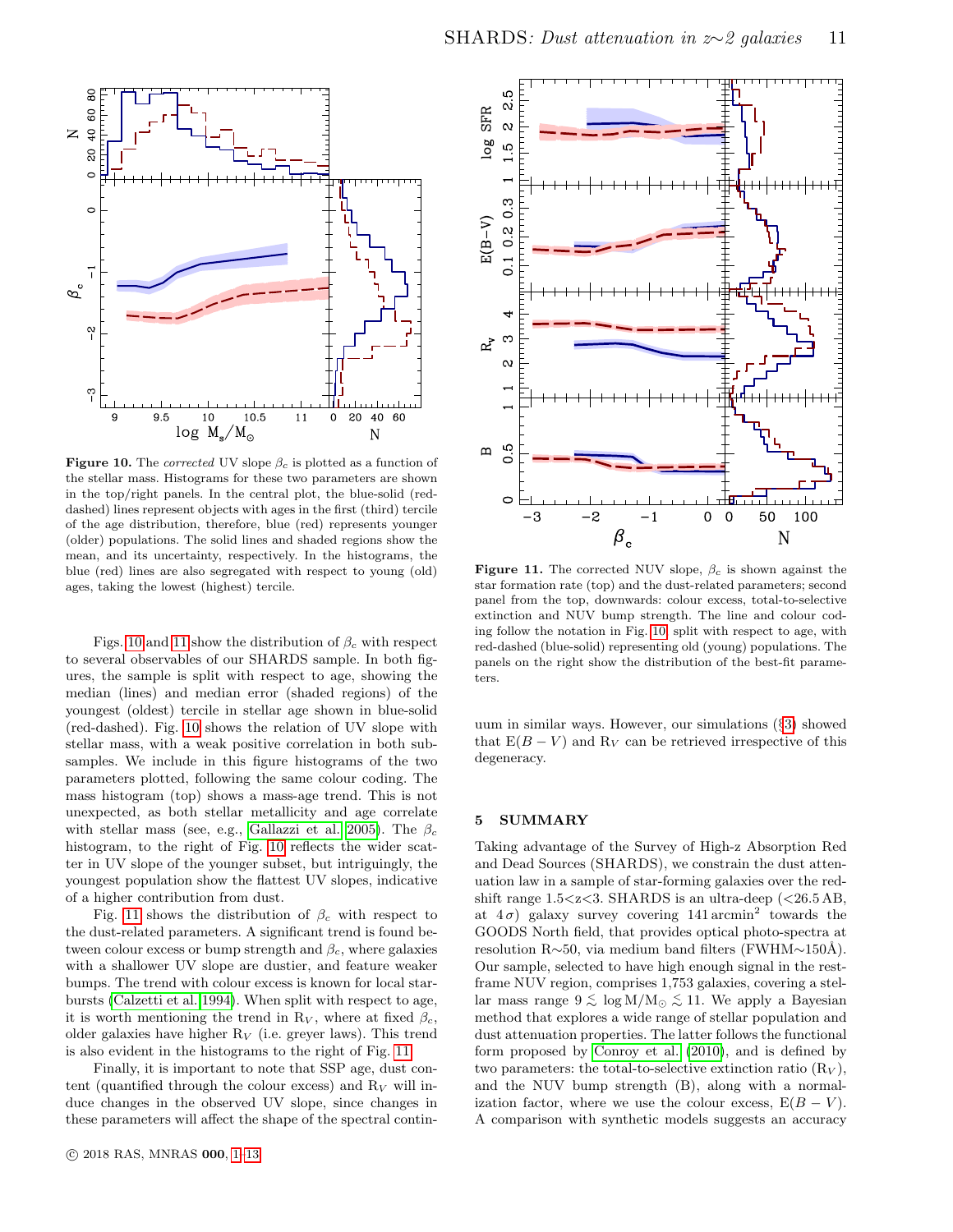$\Delta E(B-V)=0.07$ ;  $\Delta B=0.18$ ; and  $\Delta R_V=0.72$  (RMS), without any significant systematic correlation among the extracted parameters. Furthermore, the comparison with synthetic models shows that the retrieved values of B,  $R_V$  and  $E(B - V)$  are largely independent of the parameterisation of the star formation history.

The observational constraints reveal a wide range of values in B and  $R_V$ , suggesting complex variations both in the geometric distribution of dust within galaxies, and/or in the chemical composition of the dust. A comparison between parameters (Fig. [6\)](#page-6-1) shows significant correlations between  $R_V$ , B and  $E(B-V)$ , towards a steeper attenuation (smaller  $R_V$ ) with increasing B, and a stronger NUV bump with decreasing colour excess, quantified by the linear fits shown in eq. [2](#page-6-2) and [3.](#page-7-0) This result qualitatively agrees with the study of [Kriek & Conroy](#page-11-17) [\(2013\)](#page-11-17), although our results probe a wider range in B and  $R_V$ , and we note that our analysis is done on individual galaxies, thanks to the depth of the SHARDS dataset. As expected, we find a trend between colour excess and stellar mass, and most notably between SSP-equivalent age and  $R_V$ , so that the older populations feature a greyer attenuation (Fig. [7\)](#page-7-1). We emphasize that the simulations, including a wide range of star formation histories, show that the methodology does not introduce any spurious covariance between these parameters.

We also explored the possibility that the observed wide range of attenuation parameters could affect the interpretation of the UV slope. The presence of the NUV bump is especially relevant, since  $\beta$  is measured in a nearby spectral window. Although tests with simulated data reveal potentially large changes in  $\beta$  due to the NUV bump, we conclude from the observations that realistic corrections can be of order  $\Delta\beta \sim 0.4$ . The UV slope is found to correlate with the age and the stellar mass of the galaxy (Fig. [10\)](#page-10-1). Moreover, at fixed UV slope, older galaxies feature a higher  $R_V$ , a consistent trend found throughout this study. Although the interpretation of variations in the attenuation law can be related to either the composition or the geometric distribution of dust compared to other stars within the galaxy, this trend with respect to age suggests dust geometry changes as the main cause, leading us to propose that the relation between  $R_V$  and B shown in the top-left panel of Fig. [6](#page-6-1) (eq. [2\)](#page-6-2) is caused by variations of clumpiness in the distribution of dust within star-forming galaxies. We will follow up this suggestion in a future paper, aimed at breaking the degeneracy between dust composition and distribution in galaxies, and combining these results with MIR and FIR data.

#### ACKNOWLEDGEMENTS

We would like to thank Sandro Bressan for his comments and suggestions. M.T. acknowledges support from the Mexican "Consejo Nacional de Ciencia y Tecnología" (CONA-CyT), with scholarship  $#329741$ , as well as the Royal Astronomical Society for travel funding related to this project. E.M.Q. acknowledges the support of the European Research Council via the award of a Consolidator Grant (PI McLure) P.G.P.-G. wishes to acknowledge support from Spanish Government MINECO Grants AYA2015-63650-P and AYA2015- 70815-ERC. This work has made use of the Rainbow Cosmological Surveys Database, which is operated by the Uni-

versidad Complutense de Madrid (UCM), partnered with the University of California Observatories at Santa Cruz (UCO/Lick, UCSC). Based on observations made with the GTC, installed at the Spanish Observatorio del Roque de los Muchachos of the Instituto de Astrofísica de Canarias, in the island of La Palma.

## **REFERENCES**

- <span id="page-11-28"></span>Alexander D. M., et al., 2003, AJ, 126, 539
- <span id="page-11-26"></span>Barro G., et al., 2011, ApJS, 193, 13
- <span id="page-11-18"></span>Battisti A. J., Calzetti D., Chary R.-R., 2016, ApJ, 818, 13
- <span id="page-11-5"></span>Bekki K., Hirashita H., Tsujimoto T., 2015, ApJ, 810, 39
- <span id="page-11-3"></span>Bradley J., et al., 2005, Sci, 307, 244
- <span id="page-11-31"></span>Bruzual, G., Charlot., S., 2003, MNRAS, 344, 1000
- <span id="page-11-37"></span>Buat V., et al., 2011, A&A, 533, A93
- <span id="page-11-10"></span>Buat V., et al., 2012, A&A, 545, A141
- <span id="page-11-8"></span>Burgarella D., Buat V., Iglesias-Páramo J., 2005, MNRAS, 360, 1413
- <span id="page-11-36"></span>Calzetti D., Kinney A. L., Storchi-Bergmann T., 1994, ApJ, 429, 582
- <span id="page-11-13"></span>Calzetti D., Heckman T. M., 1999, ApJ, 519, 27
- <span id="page-11-19"></span>Calzetti D., Armus L., Bohlin R. C., Kinney A. L., Koornneef J., Storchi-Bergmann T., 2000, ApJ, 533, 682
- <span id="page-11-30"></span>Cardelli J. A., Clayton G. C., Mathis J. S., 1989, ApJ, 345, 245
- <span id="page-11-32"></span>Cava A., et al., 2015, ApJ, 812, 155
- <span id="page-11-21"></span>Chabrier G., 2003, PASP, 115, 763
- <span id="page-11-7"></span>Charlot, S., Fall., S. M., 2000, ApJ, 539, 718
- <span id="page-11-35"></span>Chevallard, J., Charlot, S., Wandelt, B., Wild, V., 2013, MNRAS, 432, 2061
- <span id="page-11-9"></span>Conroy, C., Schiminovich, D., Blanton, M. R., 2010, ApJ, 718, 184
- <span id="page-11-16"></span>Conroy C., 2010, MNRAS, 404, 247
- <span id="page-11-34"></span>Domínguez Sánchez H., et al., 2016, MNRAS, 457, 3743
- <span id="page-11-29"></span>Donley, J. L., et al. 2012, ApJ, 748, 142
- <span id="page-11-2"></span>Draine B., 1989, IAUS, 135, 313
- <span id="page-11-1"></span>Draine B. T., 2003, ARA&A, 41, 241
- <span id="page-11-25"></span>Fazio G. G., et al., 2004, ApJS, 154, 10
- <span id="page-11-33"></span>Ferreras I., et al., 2012, AJ, 144, 47
- <span id="page-11-27"></span>Ferreras I., et al., 2014, MNRAS, 444, 906
- <span id="page-11-4"></span>Fitzpatrick E. L., 1999, PASP, 111, 63
- <span id="page-11-38"></span>Gallazzi A., Charlot S., Brinchmann J., White S. D. M., Tremonti C. A., 2005, MNRAS, 362, 41
- <span id="page-11-0"></span>Galliano, F., Galametz, M., Jones, A. P., 2017, ARA&A, in press, [arXiv:1711.07434](http://arxiv.org/abs/1711.07434)
- <span id="page-11-22"></span>Giavalisco, M., et al., 2004, ApJ, 600, L93
- <span id="page-11-14"></span>Gordon K. D., Smith T. L., Clayton G. C., 1999, ASPC, 193, 517
- <span id="page-11-6"></span>Hagen L. M. Z., Siegel M. H., Hoversten E. A., Gronwall C., Immler S., Hagen A., 2017, MNRAS, 466, 4540
- <span id="page-11-11"></span>Hutton S., Ferreras I., Wu K., Kuin P., Breeveld A., Yer-
- shov V., Cropper M., Page M., 2014, MNRAS, 440, 150
- <span id="page-11-12"></span>Hutton S., Ferreras I., Yershov V., 2015, MNRAS, 452, 1412
- <span id="page-11-15"></span>Johnson B. D., et al., 2007, ApJS, 173, 392
- Kajisawa M., et al., 2011, PASJ, 63, 379
- <span id="page-11-23"></span>Koekemoer A. M., et al., 2011, ApJS, 197, 36
- <span id="page-11-17"></span>Kriek M. and Conroy C. 2013 ApJ, 775, L16
- <span id="page-11-24"></span>McCracken, H.J., 2010, ApJ, 708, 202
- <span id="page-11-20"></span>Murata et al., 2014, A&A, 566, 136